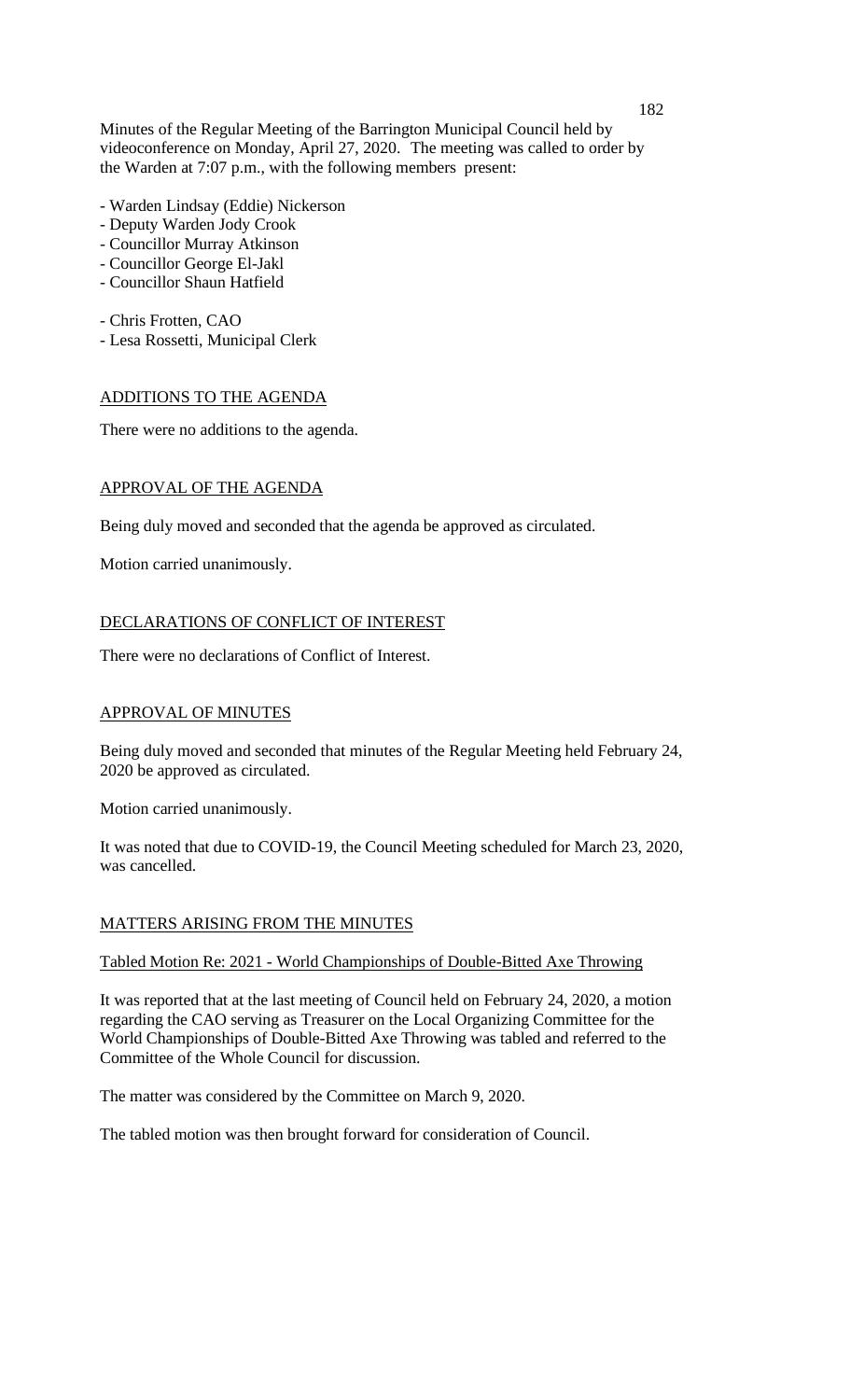183 Page 2, Barrington Municipal Council Meeting, April 27, 2020.

## Resolution C200401

"Being duly moved and seconded that the Municipality suggest that the CAO serve as the Treasurer on the Local Organizing Committee."

Motion carried unanimously.

## REPORT OF WARDEN

The Warden gave a brief report on his activities since the last meeting of Council.

## REPORT OF COUNCILLORS

The Deputy Warden and each Councillor gave a brief report on their activities since the last meeting of Council.

## REPORT FROM COMMITTEE OF THE WHOLE COUNCIL

Councillor Hatfield reported on recommendations from the Committee of the Whole Council.

#### Request from Clyde Area Community Centre Association

The Clyde Area Community Centre Association is requesting that the outstanding taxes on their account be adjusted as provided for in By-law No. 25 "Tax Exemption By-law"

#### Resolution C200402

Being duly moved and seconded that:

**WHEREAS** a tax exemption has been approved for the Clyde Area Community Centre Association under By-law No. 25 "Tax Exemption By-law";

**AND WHEREAS** the exemption is meant to take effect from the time the Association obtained ownership of the property, AAN 03788687;

**THEREFORE BE IT RESOLVED** that the Municipality provide a grant to the Clyde Area Community Centre Association equivalent to the outstanding taxes on its property, which is estimated to be \$6,657.39, including interest, for the period April 1, 2019 to March 31, 2020.

Motion carried unanimously.

#### Staff Report Re: Deed Transfer Tax Revenue

Being duly moved and seconded that Council direct staff to allocate revenue generated from the Deed Transfer Tax to any capital costs/projects, with a priority to recreation, within a given fiscal year's capital budget only if financially feasible and without impacting the net income of the budget.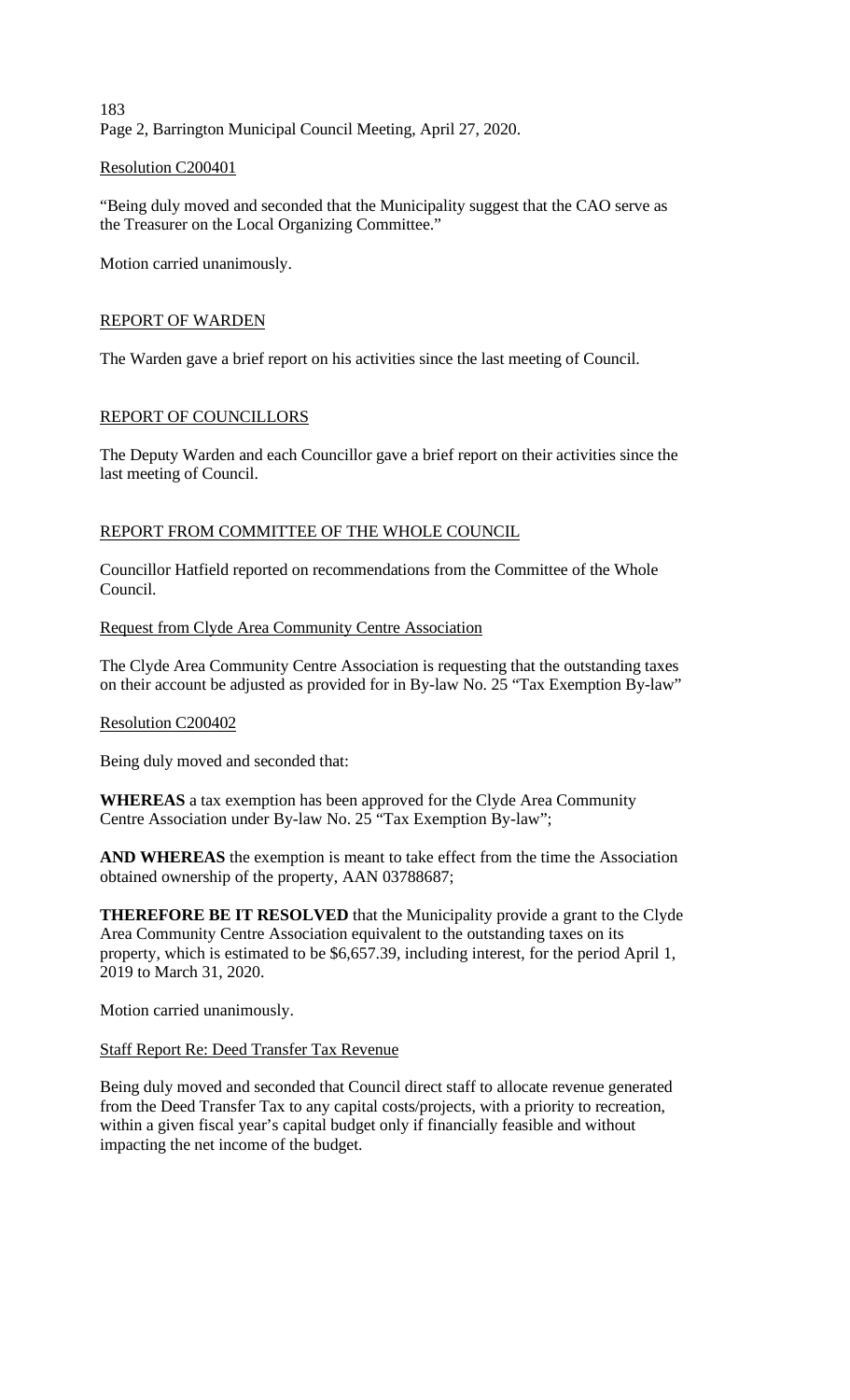Page 3, Barrington Municipal Council Meeting, April 27, 2020. 184

Being duly moved and seconded that the above motion be amended by moving the words "with a priority to recreation" to follow the word "Tax" and replacing the words "to any" with "for".

Motion carried.

AFFIRMATION Murray Atkinson Jody Crook Shaun Hatfield

NEGATIVE George El-Jakl Eddie Nickerson

The amended motion now reads as follows:

#### Resolution C200403

"…that Council direct staff to allocate revenue generated from the Deed Transfer Tax with a priority to recreation for capital costs/projects, within a given fiscal year's capital budget only if financially feasible and without impacting the net income of the budget.

Motion carried.

AFFIRMATION Murray Atkinson Jody Crook Shaun Hatfield

NEGATIVE George El-Jakl Eddie Nickerson

Discussion took place regarding a line being added to the Capital Budget for Deed Transfer Tax Funds and Expenditures. It was agreed that this matter be added to a future committee agenda for discussion.

#### Appointments to Planning Advisory Committee

Resolution C200404

Being duly moved and seconded that Cecil Swimm be appointed to serve on the Planning Advisory Committee for a two year term to expire March 31, 2022.

Motion carried unanimously.

One vacancy still exists on the committee. The vacancy will be re-advertised.

Staff Report Re: Janitorial Services

Resolution C200405

Being duly moved and seconded that the Municipality approve the addition of a Municipal Janitorial service.

Motion carried unanimously.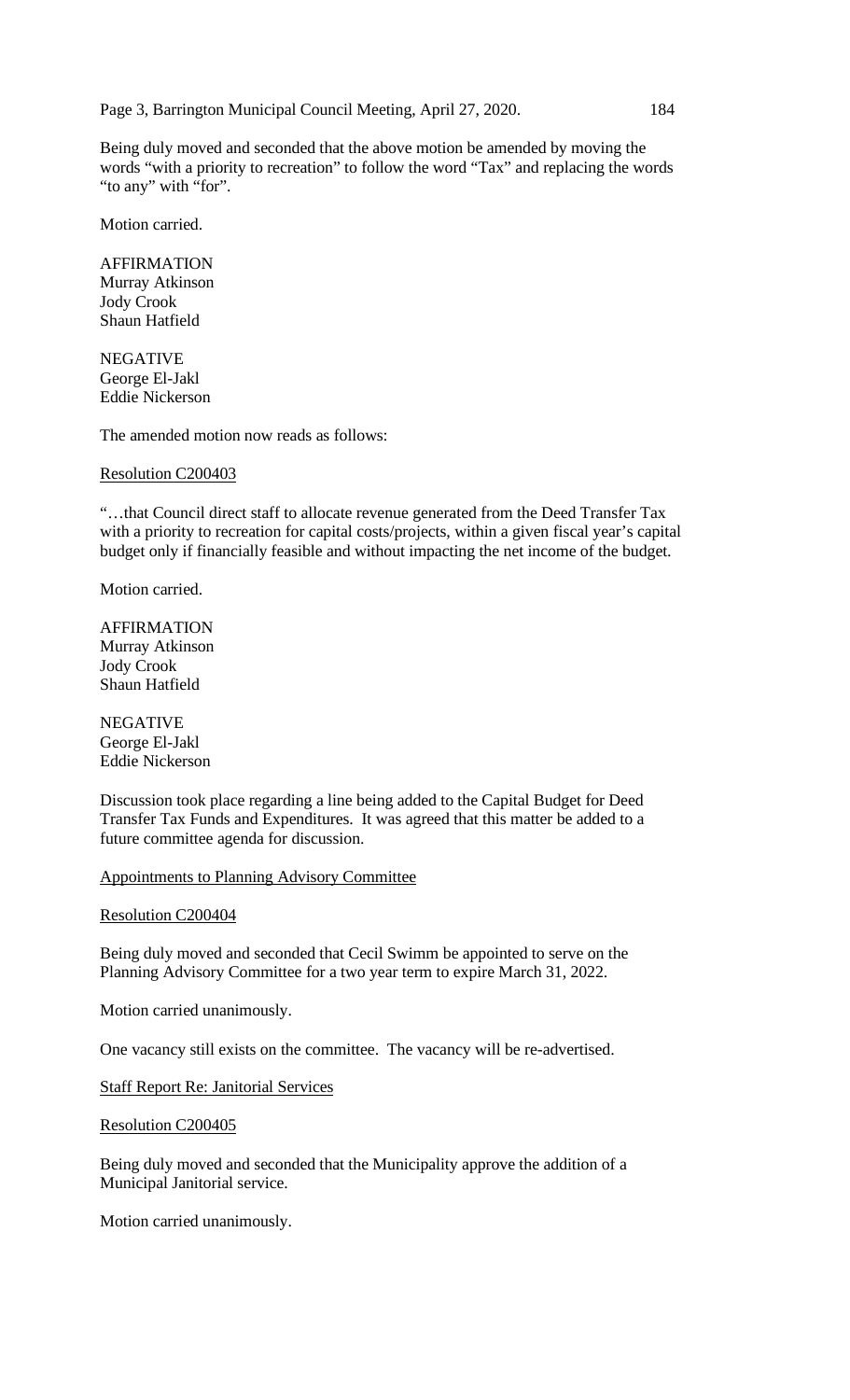185 Page 4, Barrington Municipal Council Meeting, April 27, 2020.

Draft Beach Signage Plan

## Resolution C200406

Being duly moved and seconded that the Draft Beach Signage Plan be approved as presented.

Motion carried unanimously.

## Resolution C200407

Being duly moved and seconded that the Municipality immediately proceed with the implementation of the beach signage plan and \$20,125.00 be included in the 2020/21 Municipal Budget.

Motion carried unanimously.

Additional TIR Funding For J Class Roads

## Resolution C200408

Being duly moved and seconded that Fish Plant Road be submitted to the Department of Transportation and Infrastructure Renewal for repaving.

Motion carried unanimously.

Cost to Pave Lighthouse Road Under TIR Cost Shared Program

## Resolution C200409

Being duly moved and seconded that the Municipality approve the municipal cost of \$175,000.00 to pave the Lighthouse Road, located in Baccaro.

Motion carried unanimously.

Delay of Interim Tax Billing

## Resolution C200410

Being duly moved and seconded that the issuance of the Interim Tax Bills be delayed until the first week of May and interest on the interim bill be charged effective July 1, 2020.

Motion carried unanimously

## Arena Fees

Being duly moved and seconded that the rental fees of the Sandy Wickens Memorial Arena be increased for the 2020/21 season by the following: \$20.00 per hour for prime hours, \$10.00 per hour for non-prime hours and \$25.00 per hour for youth group hours.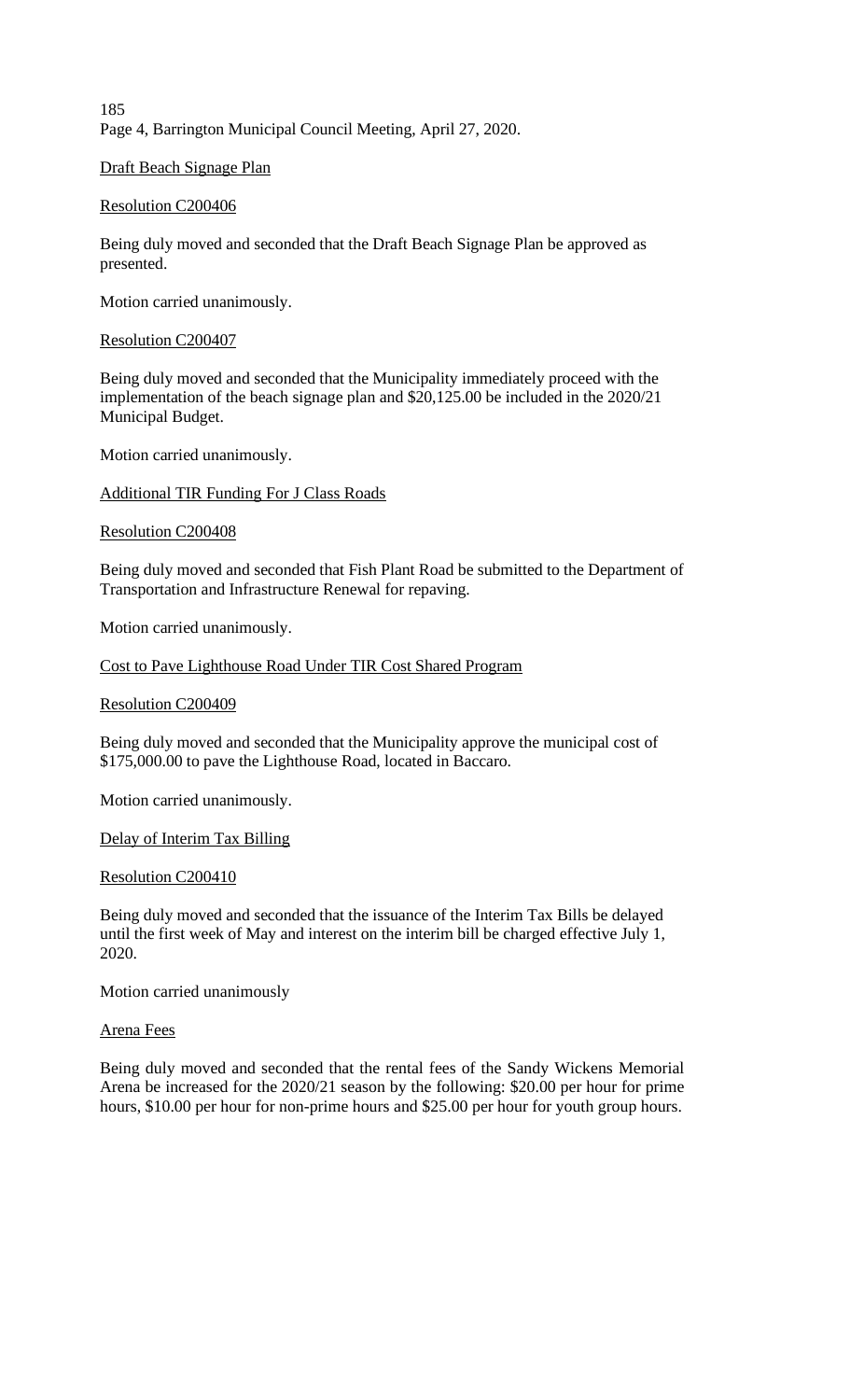Page 5, Barrington Municipal Council Meeting, April 27, 2020. 186

Being duly moved and seconded that the above motion be amended to change the rental rates as follows: \$10.00 per hour for prime hours, \$5.00 per hour for non-prime hours and \$15.00 per hour for youth group hours.

Motion carried.

AFFIRMATION Murray Atkinson Jody Crook Shaun Hatfield

NEGATIVE George El-Jakl Eddie Nickerson

The amended motion now reads as follows:

#### Resolution C200411

"…that the rental fees of the Sandy Wickens Memorial Arena be increased for the 2020/21 season by the following: \$10.00 per hour for prime hours, \$5.00 per hour for non-prime hours and \$15.00 per hour for youth group hours"

Motion carried.

AFFIRMATION Murray Atkinson Jody Crook Shaun Hatfield

NEGATIVE George El-Jakl Eddie Nickerson

## Furniture Disposal Fees

Due to increased quantity and fees to dispose of furniture at the Queens Landfill, it is recommended that a new disposal fee be put in place.

Being duly moved and seconded that the Municipality begin charging a non-residential furniture disposal fee of \$120.00 per tonne starting July 1, 2020.

Being duly moved and seconded that the above motion be amended to add "and commercial" following the word "non-residential".

Motion carried unanimously.

The amended motion now reads as follows:

#### Resolution C200412

"…that the Municipality begin charging a non-residential and commercial furniture disposal fee of \$120.00 per tonne starting July 1, 2020.

Motion carried unanimously.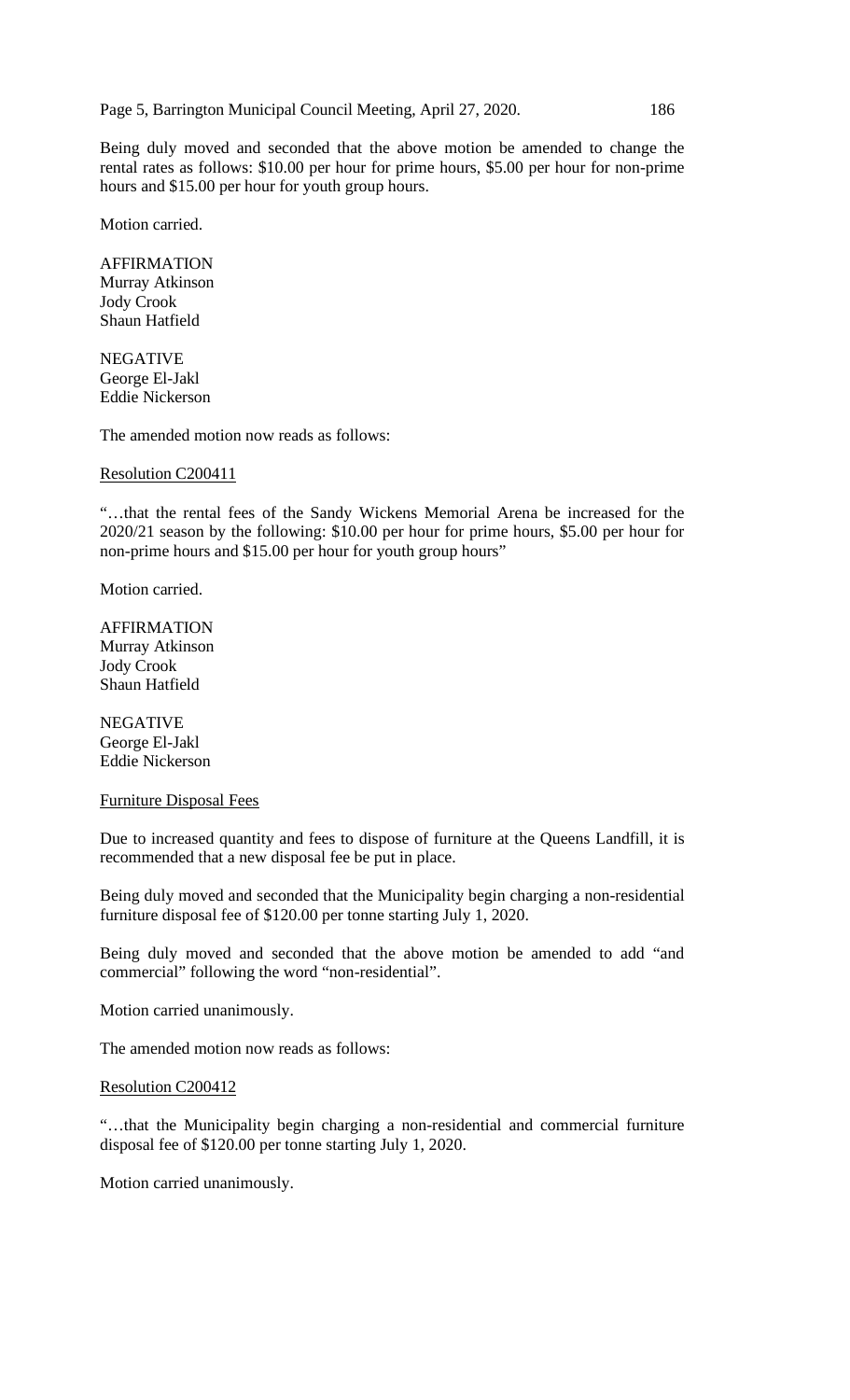187 Page 6, Barrington Municipal Council Meeting, April 27, 2020.

## Additional TIR Funding for J Class Roads - Repaving

## Resolution C200413

Being duly moved and seconded that funding be approved for the municipal portion of the cost to repave Fish Plant Road, located at The Hawk, should approval be awarded by the Province.

Motion carried unanimously.

## Letter of Condolence

## Resolution C200414

Being duly moved and seconded that a letter be sent to the Municipality of Colchester expressing our condolences as a result of the tragic events which took place on April 19, 2020.

Motion carried unanimously.

## Contract Negotiations Re: Internet

## Resolution C200415

Being duly moved and seconded that the Municipality provide funding support for internet services as discussed In-Camera which will be publicly announced upon completion of the competitive bid process.

Motion carried unanimously.

It is necessary that the following decisions be ratified by Council:

## Novel Coronavirus (COVID-19) Update

#### Office Closures

The Committee at their meeting held March 16, 2020 recommended to Council that the recommendations put forth by the CAO be accepted and municipal offices close effective Wednesday March 18<sup>th</sup> to March 30, 2020.

Since that time it has been agreed that municipal offices would remain closed to the public until such time as the physical distancing requirement is lifted.

#### Resolution C200416

Being duly moved and seconded that the decision to keep municipal offices closed to the public and to only allow staff to work in circumstances were physical distancing requirements can be met, be ratified and these restrictions remain in place until such time as the physical distancing requirement is lifted.

Motion carried unanimously.

#### Landfill Hours

The Committee at their meeting held April 9, 2020 recommended to Council that the C&D Landfill Site remain open Tuesdays and Thursdays from 8 a.m. – 4 p.m. for the next 30 days and be re-evaluate at that time.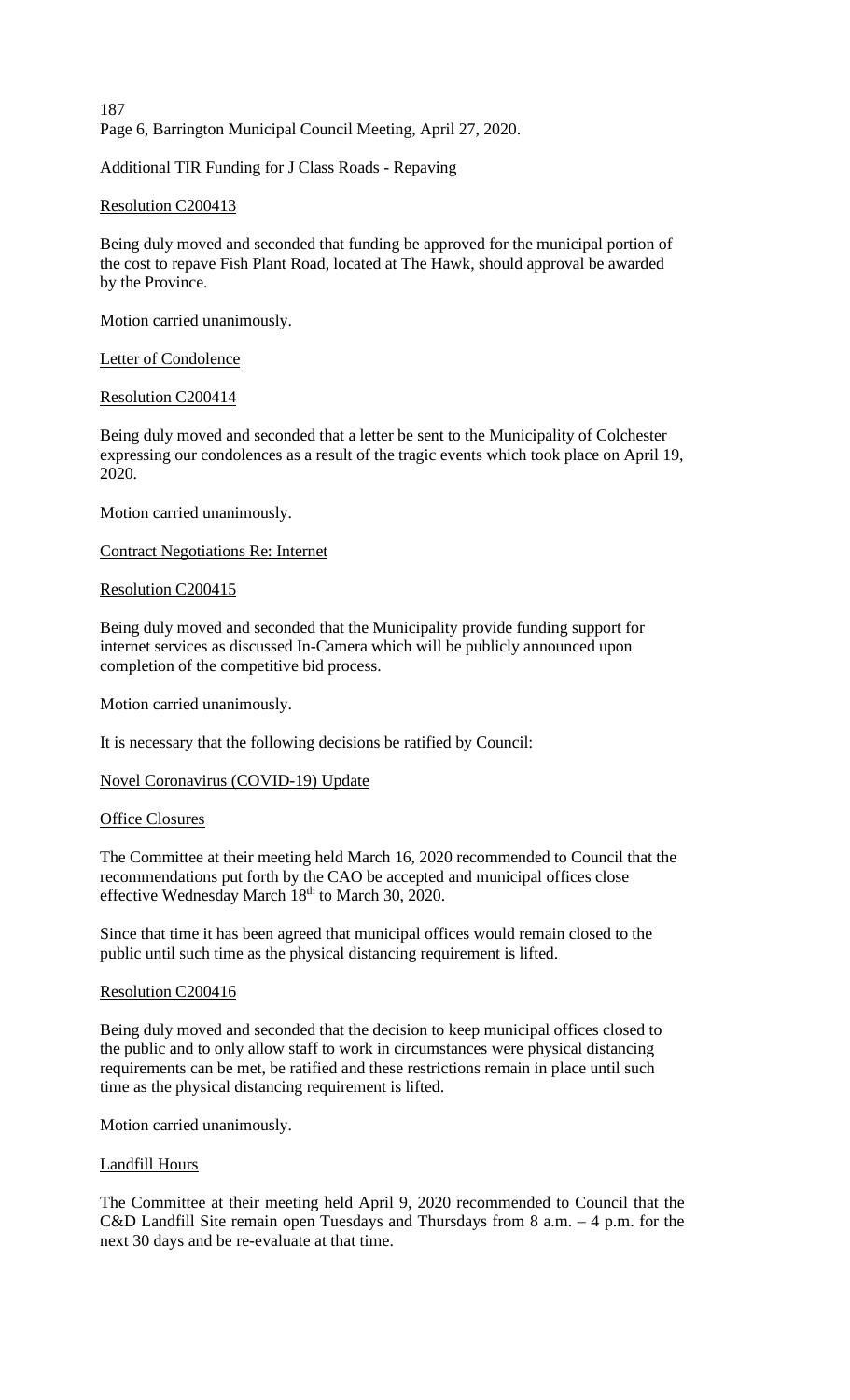Page 7, Barrington Municipal Council Meeting, April 27, 2020. 188

Since that time it has become necessary to open the facility on Wednesdays as well to address the volume of traffic.

## Resolution C200417

Being duly moved and seconded that the decision to reduce the hours of operation of the C. & D. Landfill site be ratified and that the facility remain open Tuesdays, Wednesdays and Thursdays from 8 a.m. - 4:00 p.m. until May 8, 2020, at which time the hours of operation will be re-evaluated.

Motion carried unanimously.

## Letter of Support - CRTC Broadband Fund Application

The Committee at their meeting held March 16, 2020, recommended to Council that a letter of support be provided to Bell Aliant in support of their application to the CRTC Broadband Fund to provide high-speed internet service to the communities of Port LaTour, West Baccaro, East Baccaro, Baccaro, Blanche and Cape Negro.

The letter was sent prior to Council considering the recommendation since it was required by March 20, 2020.

## Resolution C200418

Being duly moved and seconded that the decision to provide a letter of support to Bell Aliant in support of their application to the CRTC Broadband Fund to provide highspeed internet service to the communities of Port LaTour, West Baccaro, East Baccaro, Baccaro, Blanche and Cape Negro, be ratified.

Motion carried unanimously.

## STAFF REPORT

The Chief Administrative Officer provided his report for the period February 24 to April 27, 2020 of which a copy is attached and forms part of the minutes.

Topics highlighted were as follows:

- New Recreation Centre
- Development of Asset Management Plan
- Improved Access to Internet
- Amenities at Beaches
- Continued Work Towards Additional Medical Services (Medical Clinic, Dialysis)
- COVID-19
- Budget
- Tax Bills
- Nova Scotia Marathon
- Summer Season
- Recreation Department
- Property Services Department
- Visitor Information Centre
- Events
- Recreation Planning Initiatives
- Building Permits & By-law Enforcement
- Fire Services & Emergency Management
- Capital Project Update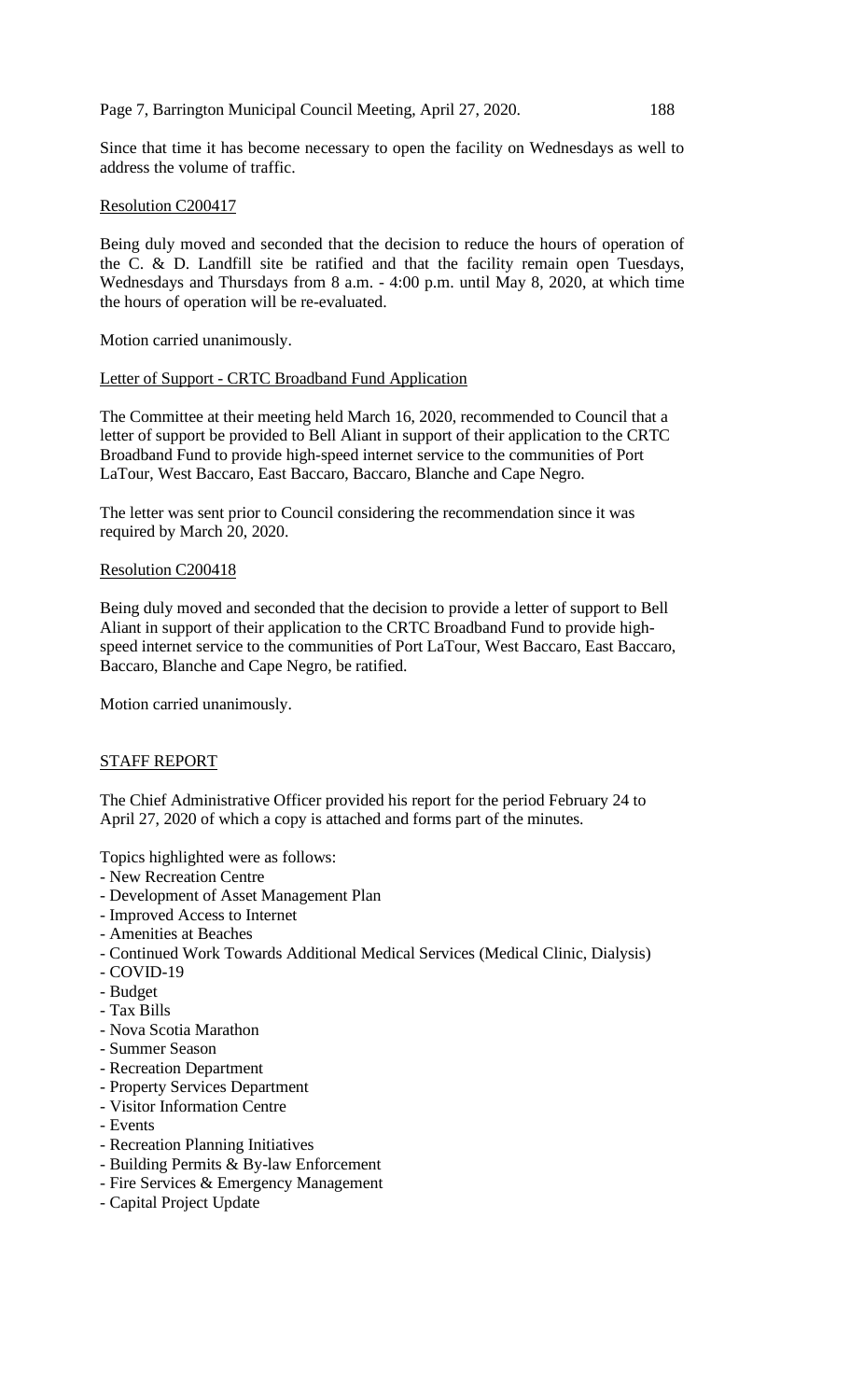189 Page 8, Barrington Municipal Council Meeting, April 27, 2020.

## **CORRESPONDENCE**

No correspondence to report on.

## AGENDA ITEMS FOR FUTURE MEETINGS

No items were brought forward.

## ADJOURNMENT

The meeting was adjourned at 10:00 p.m.

Warden Chief Administrative Officer

Secretary for the Meeting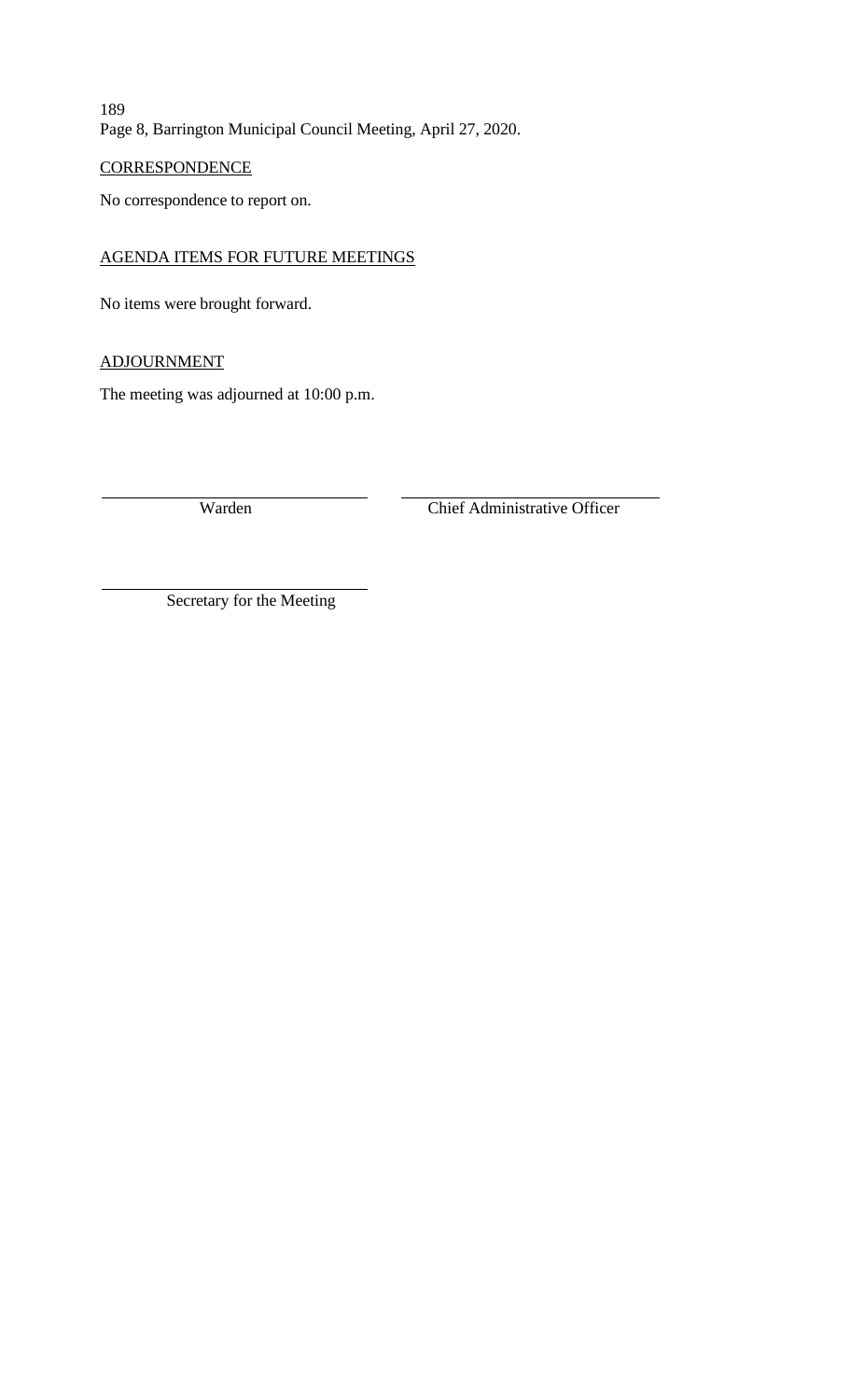

An ocean of<br>opportunity

## **KEY STRATEGIC AREAS**

## **1. Infrastructure Renewal**

*a. New Recreation Centre*

Another working session with Council and Staff was held on March 15<sup>th</sup> to continue work on finalizing a design. Due to COVID-19, we are still waiting for the updated plans.

## *b. Development of Asset Management Plan*

As mentioned back in February, Infrastructure Solutions Software Inc., who writes FCM funding applications and can help us advance our asset management initiatives, has been assisting us in the application of funding to help cover the cost of an Asset Management Plan.

This application will include a request to fund the development of an asset management plan, policies and communication strategy. This would include a condition assessment and data collection of our assets, long term financial modeling, training and a decision optimization tool for future decision making.

The maximum funding amount is \$50,000 and any project must be funded by the Municipality at 20%. Therefore, the maximum cost to the Municipality would be \$12,500. This has been added to the draft budget for Council's consideration.

## *c. Renewal or Expansion of Sewer System*

Nothing new to report at this time.

## **2. Economic Growth**

*a. Development of Additional Business/Commercial Property*

Nothing new to report at this time.

*b. Reduction of Commercial Taxation*

Nothing new to report at this time.

*c. Improved Access to Internet*

On February 7<sup>th</sup>, the Province of Nova Scotia and Develop Nova Scotia announced a series of major Internet projects which have been awarded as part of the Internet for Nova Scotia Initiative. Due our work with the WREN and a financial investment of \$200,000 by the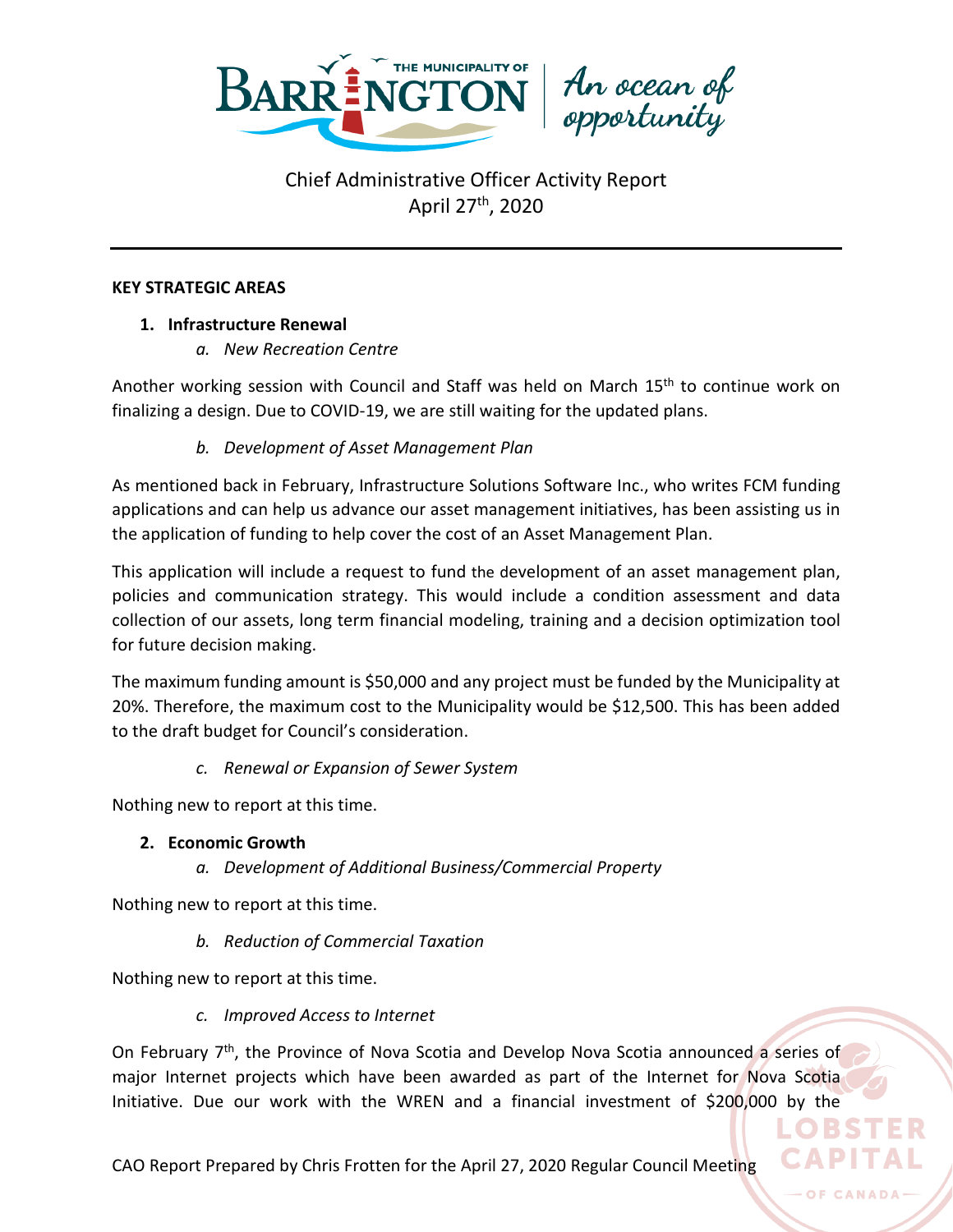

An ocean of<br>opportunity

Municipality, we were excited to announce that 950 new homes and businesses between Charlesville through to Doctor's Cove will soon have fibre-to-the-home Internet as part of this initiative.

Although this was welcomed news, we knew there were still areas in our Municipality, specifically the Villagedale/Port La Tour/Baccaro areas, that remained underserved. For that reason, the Municipality committed to improving Internet in those areas and is now currently partnering with an Internet Service Provider to apply to the CRTC Broadband Fund in an attempt to service those areas. The application deadline is April 30<sup>th</sup> however the timeline for actual connections is still uncertain.

## **3. Promotion and Support of the Tourism Industry**

*a. Amenities at Beaches*

The two main objectives of the Beaches Strategy for this year are an *assessment of existing infrastructure and develop a plan for future infrastructure* and *the development of signage and directional signage for the beaches that work with our branding*. The signage strategy was presented and approved by Council on March 16<sup>th</sup> and the upcoming budget will has funds earmarked for the infrastructure assessment.

## *b. Work to Attract Accommodations*

Nothing new to report at this time.

## **4. Provision or Support of Services for Residents of the Municipality**

*a. Continued Work Towards Additional Medical Services (Medical Clinic, Dialysis)*

The Barrington/Clarks Harbour Satellite Dialysis Committee meeting has scheduled multiple meetings in the last three months but have had to be postpone due to weather and COVID-19. The next meeting will be scheduled once the COVID-19 situation subsides.

*b. Develop Water Access Plan (docks, wharves and marinas)*

Nothing new to report at this time.

*c. Improve Active Transportation (sidewalks, trails, boardwalks)*

Nothing new to report at this time.



OF CANADA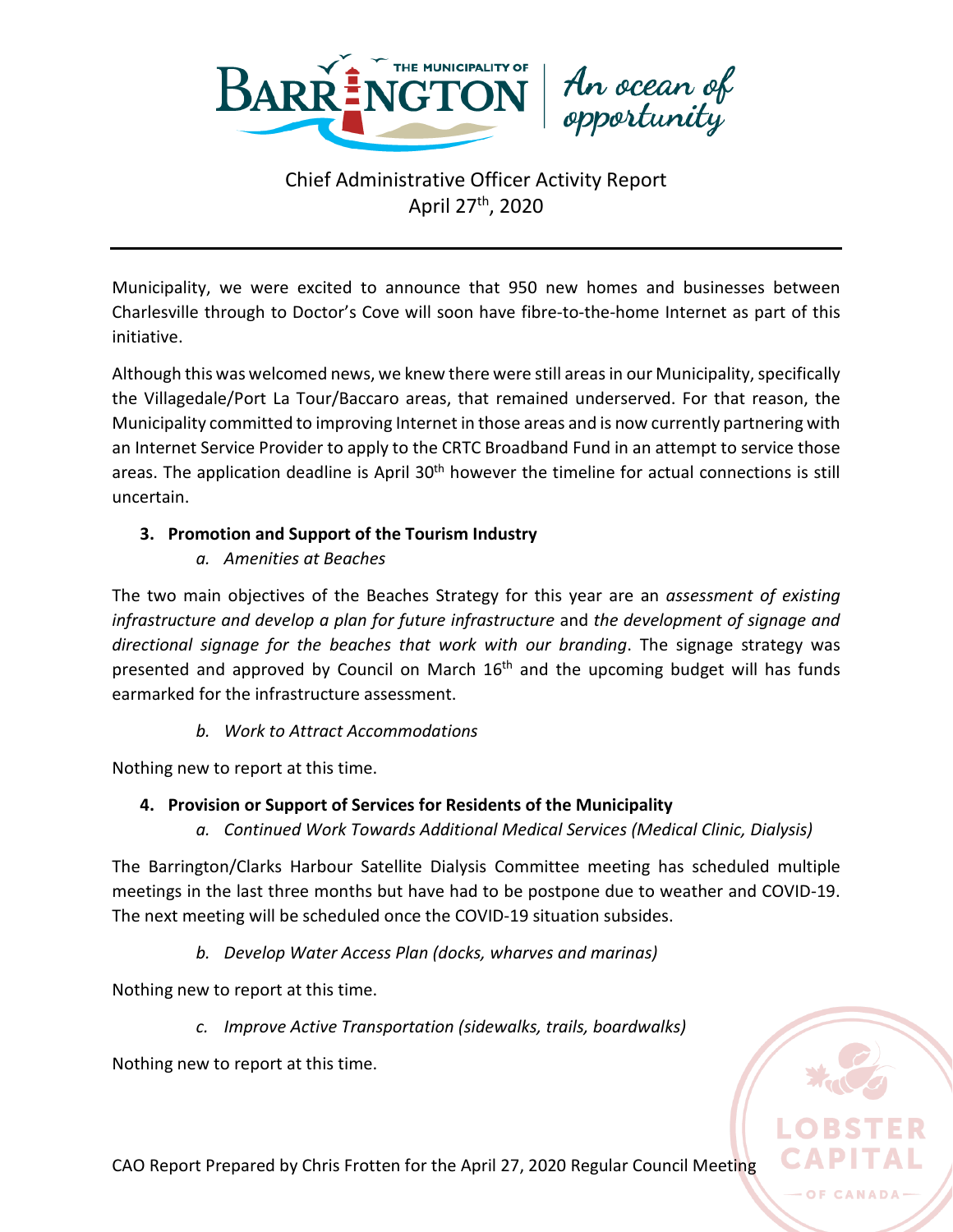

# An ocean of<br>opportunity

# Chief Administrative Officer Activity Report April 27th, 2020

## **SUMMARY OF ACTIVITIES OCTOBER 29TH to NOVEMBER 24TH**

**TOPICS**

## **COVID-19**

The outbreak of the Coronavirus (COVID-19) pandemic has disrupted our normal way of life. Since February, we have seen unprecedented action taken by the Federal and Provincial governments to try and "flatten the curve" and assist those facing hardship. We are in unchartered waters and all levels of government and the populations they represent are doing their best to do their part by adhering to public health orders.

On March 22, 2020, the Province of Nova Scotia declared a state of emergency to help contain the spread. This state of emergency has been extended until noon on May 3, 2020.

As part of our efforts to contain the spread of the disease, all municipal offices and facilities will remain closed to the general public until at least May 4, 2020. As a precaution and in the best interest of our community and our employees, some of our staff work from home until further notice with other staff rotating in the office.

We have contingency plans in place to continue operations and all services deemed essential continue to operate as normal.

Up to date information on all municipal closures, service updates and measures can be found at barringtonmunicipality.com/covid19.

## **Budget**

The budget has been one of the main priorities in the last three months. Council has completed its review of the first draft of the operating budget through virtual meetings and will be discussing the impacts of COVID-19 and the capital budget in the next two weeks. A final draft of the operating budget will include the feedback received during the budget meetings.

## **Tax Bills**

In light of the evolving situation with COVID-19 and in order to offset the financial impact on residents and businesses, the Municipality had temporarily suspended billing and interest charges until further notice. We have now finalized a revised billing schedule which will see the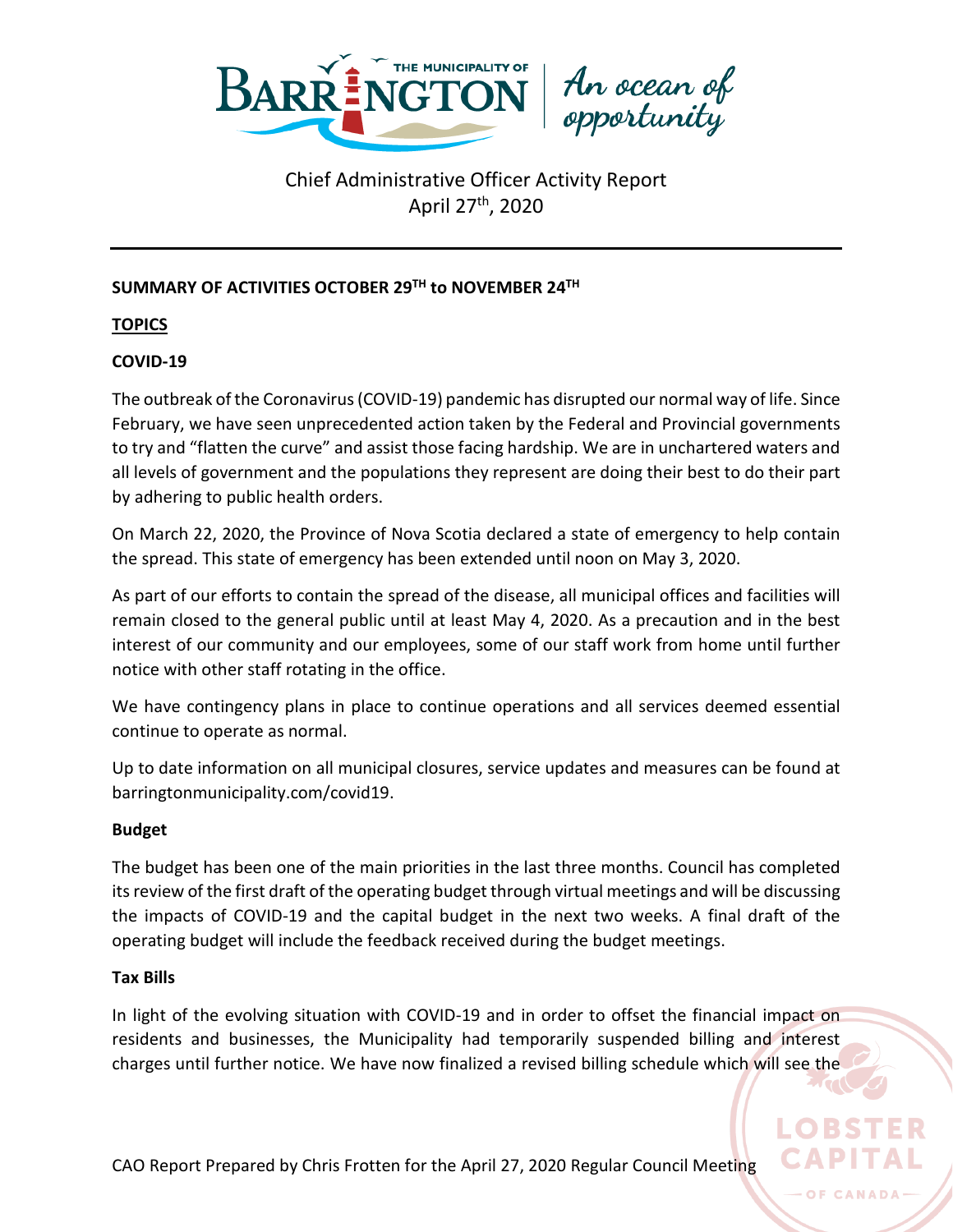



interim bill sent out the first week of May and an interest free period of 60 days instead of 45 which will bring the deadline to June 30<sup>th</sup>.

As usual, this bill represents 50% of a calculation based on the current year's taxable assessment and the last tax rate set by Council along with 50% of the previous year's sewer service charge, when applicable.

## **Nova Scotia Marathon**

There were 176 participants registered as of April  $8<sup>th</sup>$ . The committee met to discuss the concerns around the COVID-19 crisis and decided to postpone the 2020 marathon to July 25, 2021. We have been working with Race Roster to refund all participants who wish to do so and we are keeping track of number of participants who defer their registration to next summer.

## **Summer Season**

This upcoming summer season will look a little different than usual but we will continue to provide the essential service and are considering opportunities to promote recreation.

## *Recreation Department*

The Department is exploring options for summer programming based on possible distancing measures still in place for at least a portion of the summer. They are working with several other municipal recreation departments as well as community organizations to come up with summer programming options. We are looking at hiring a reduced number of summer staff and bringing on additional staffing if the loosening of restrictions allows more programming to be delivered. One example is the pool, which we plan to keep closed, unless health restrictions are significantly lifted.

The Department is still in discussions to look at lifeguard services at a local beach. This summer would be a pilot project to test the water conditions and safe swimming areas to make a recommendation for a broader service in 2021.

As our offices and facilities are closed, The Department has been working from home for the most part. They continue to do all their development work and planning in virtual team meetings, and everything is working well.

OF CANADA

*Property Services Department*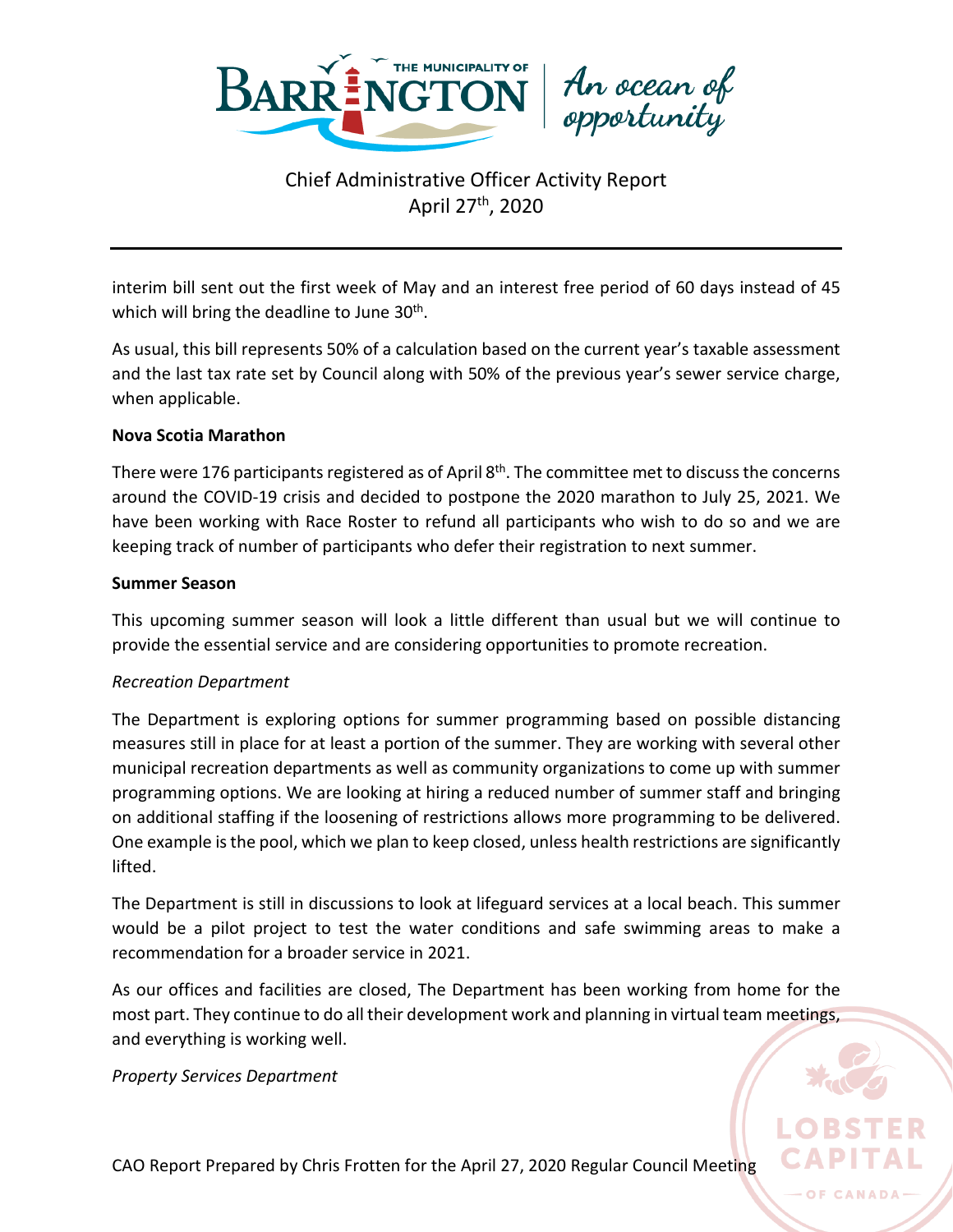

An ocean of<br>opportunity

Although our beaches, parks and recreation facilities are closed to the public at this time, the Property Services Department is still preparing for the summer season. The arena staff are doing annual repairs/maintenance as scheduled, annual park and field maintenance is being done and roads are being repaired.

## *Visitor Information Centre*

Suzy has been reaching out to our tourism stakeholders and South Shore Tourism members and providing them with various resources, training opportunities and possible funding grants that they may be able to access. She also been part of the South Shore Tourism Reboot committee and the WREN Business Client Services group; both are to help those businesses and organizations in our communities.

As previously advised, the VIC will not open this year due to the expected impact of COVID-19 on the tourism industry. We will however place our printed brochures and any other regional/provincial printed material in tourist locations (i.e. museums) that may open for the season. We also have our ShowMe Map and other electronic material that would be promoted and accessible to visitors.

## **Events**

In addition to the Nova Scotia Marathon, the Shelburne County Lobster Festival and the Wood's Harbour Days have also been cancelled for this year. We continue to monitor other events in the Municipality for this season. We will be doing some virtual events for Lobster Festival to celebrate the season and keep us focused on positive things on our social feeds and to help increase engagement about our lobster festival and industry.

## **Recreation Planning Initiatives**

Joel, our Physical Activity Coordinator has created and posted a physical activity survey for the Recreation Department's Recreation Strategy. This survey looks into usage of our trails, beaches, and parks, and how can people move more throughout the day. As of April 20<sup>th</sup>, there are 305 responses. The link to the survey is: [https://www.surveymonkey.com/r/QQTGDDK.](https://www.surveymonkey.com/r/QQTGDDK)

Misty, our Recreation Director sits on a couple provincial task forces that are intended to inform the recreation sector on the Nova Scotia Health updates and restrictions as well as the impact of the COVID-19 crisis on recreation services and delivery.

OF CANADA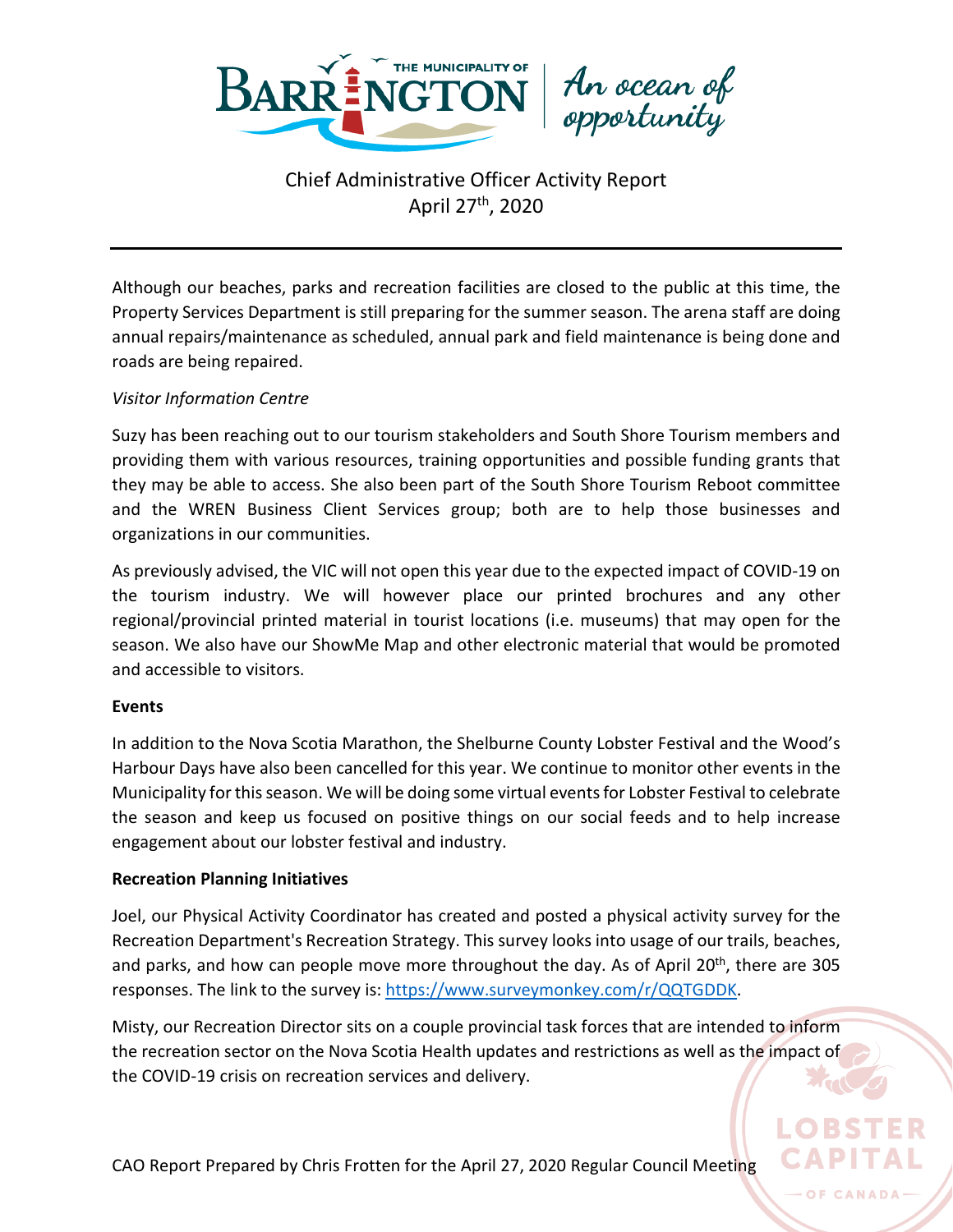



Finally, the Department has started the process to create the Recreation Master Plan with some discussion with members of the Recreation Advisory Committee as well as started a literature review of available resources and similar strategies.

## **Building Permits & By-Law Enforcement**

From March 16<sup>th</sup> to April 19<sup>th</sup>, 2020, 29 permits were issued with a total dollar value of \$1,466,500. No new dangerous and unsightly complaints were received, so this leaves us with one open file that cannot be closed until contractors are allowed back into property. We did receive two by-law complaints, one for illegal dumping and one for burning of household waste. Both these matters were resolved.

As our offices are closed to the public, the Department has been carrying out inspections and issuing permits on site and employees have been coming in to process these inspections. For the most part, it is business as usual.

## **Fire Services & Emergency Management**

Fire departments are monitoring the status of their memberships and communicating that information to the Fire Services Coordinator. Plans are in place if departments staffing levels are seriously impacted by COVID -19 so that we can quickly alter Automatic Aid protocols to ensure adequate coverage in all areas. All departments have implemented measures to reduce the chances of their exposure and have cancelled all non-emergency activities.

Otherwise, Dwayne continues to monitor COVID-19 updates from the province and EMO and communicates regularly with EMONS in regard to the Provincial response. He participates in all conference calls and has distributed PPE to the Fire Departments that was provided y EMONS. In light of the situation, he is also working on update the pandemic protocols within our Emergency Management Plan.

Here is the data for the month of March:

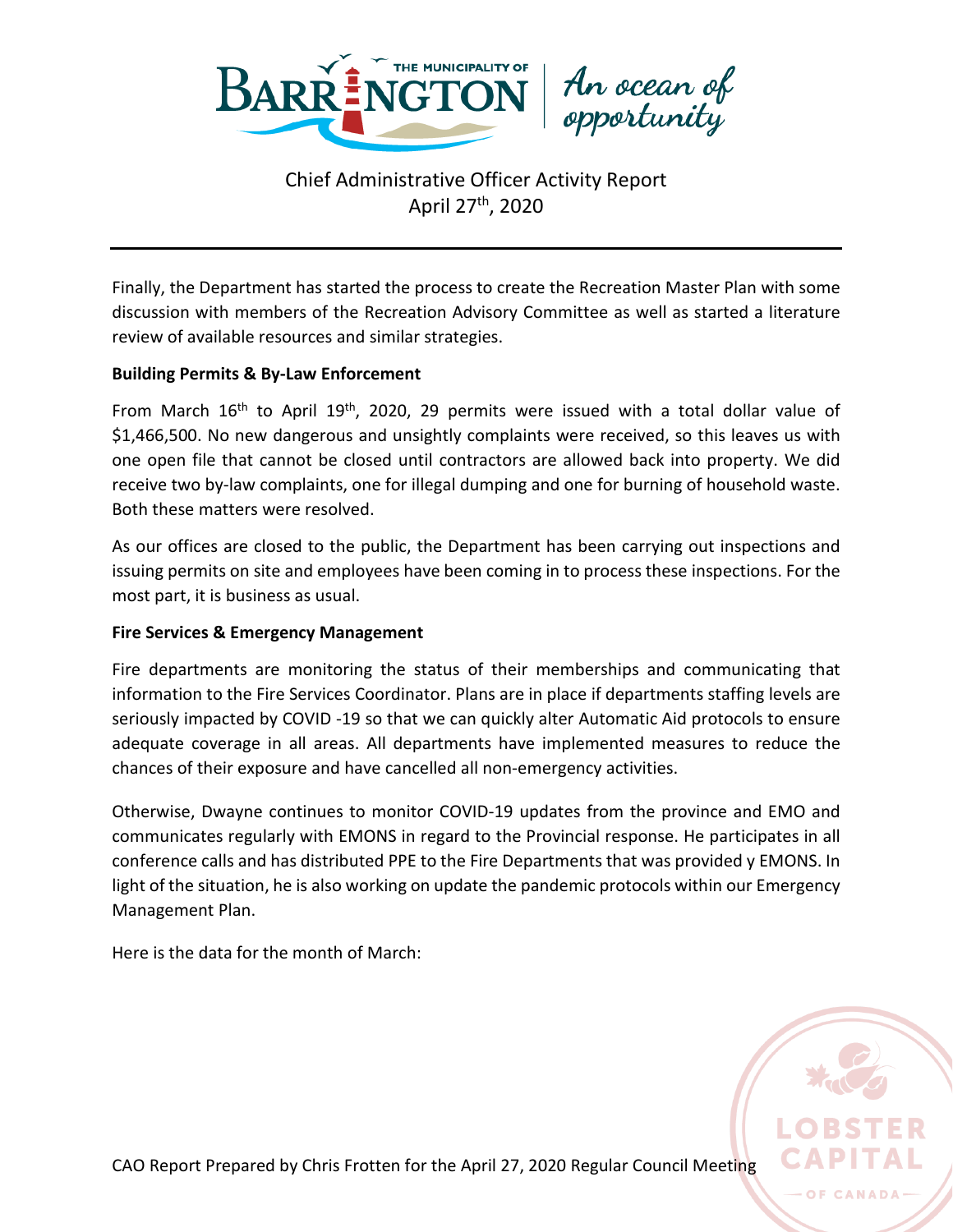



| <b>BARRINGTON MUNICIPAL FIRE SERVICE</b>                                    |    |              |      |     |            |                |              |  |
|-----------------------------------------------------------------------------|----|--------------|------|-----|------------|----------------|--------------|--|
| <b>EMERGENCY CALLS</b>                                                      |    | <b>March</b> | 2020 |     |            |                |              |  |
| <b>FIRE DEPARTMENT</b>                                                      |    | Fire   Mut   | Auto | MFR | <b>MVC</b> | Other          | <b>TOTAL</b> |  |
|                                                                             |    | Aid          | Aid  |     |            |                |              |  |
| Barrington/Port La Tour FD                                                  | 3  |              |      |     |            |                | 6            |  |
| Island Barrington Passage FD                                                | 6  | 3            |      |     |            | $\mathfrak{p}$ | 12           |  |
| Woods Harbour/Shag Harbour FD                                               | 3  |              |      |     |            | 2              | 8            |  |
| <b>TOTALS</b>                                                               | 12 | 3            | 2    | 3   |            | 5              | 26           |  |
| B/PLT - 3 Grass/Brush                                                       |    |              |      |     |            |                |              |  |
| IBP - Structure fire est. \$200,000 loss, 1 rekindle, 3 Grass/Brush, 1 Boat |    |              |      |     |            |                |              |  |
| WH/SH- 2 Grass/Brush, 1 Chimney                                             |    |              |      |     |            |                |              |  |
|                                                                             |    |              |      |     |            |                |              |  |
|                                                                             |    |              |      |     |            |                |              |  |